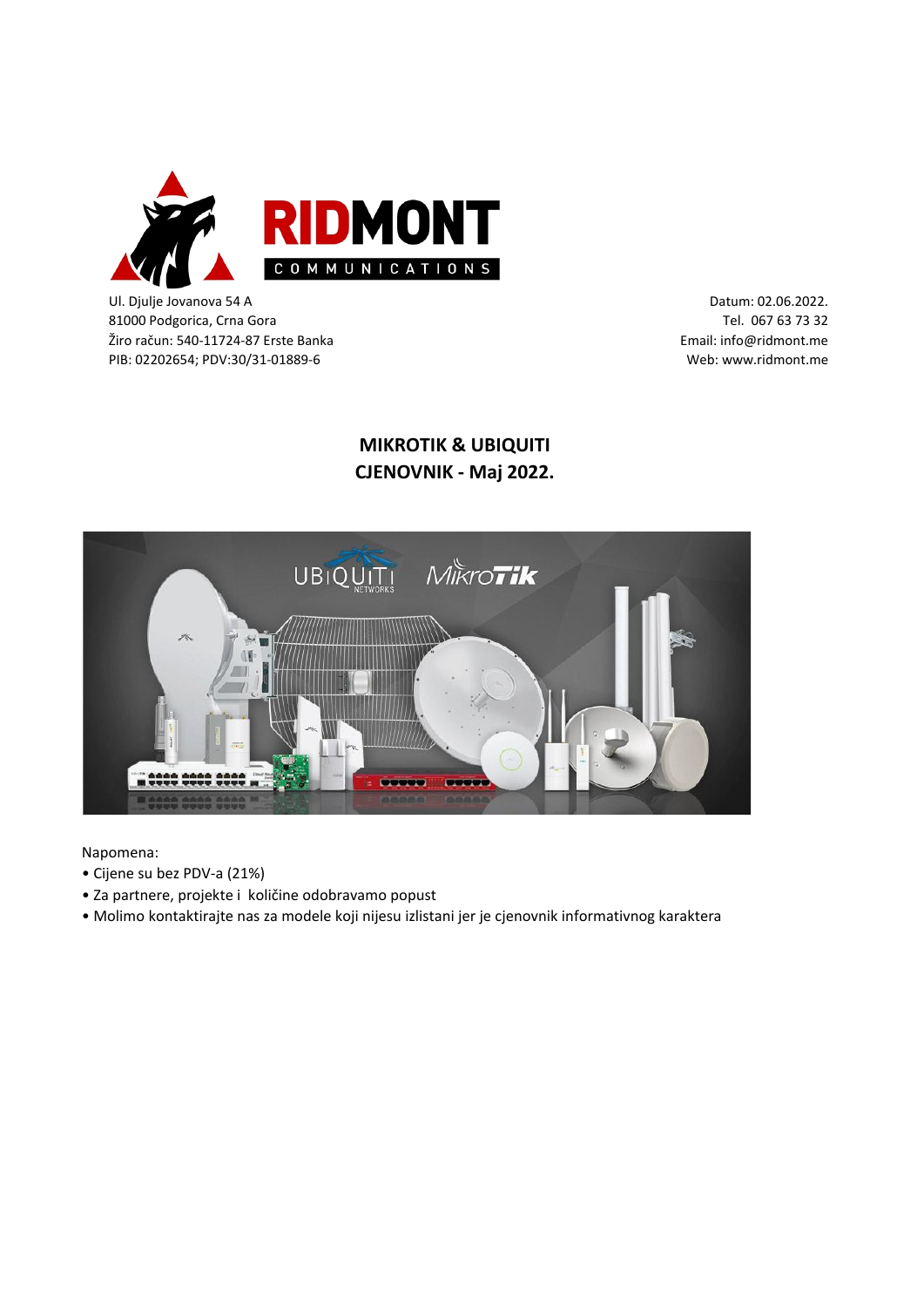

COMMUNICATIONS

| <b>Mikrotik</b>              | <b>MPC</b> | <b>Mikrotik</b>          |
|------------------------------|------------|--------------------------|
| BaseBox2 RB912UAG-2HPnD-OUT  | 93.05€     | hAP ac lite (RB952Ui-5ac |
| SXT 5 (RB SXT 5HPnDr2)       | 85.00€     | FTC (RBFTC11)            |
| <b>SXTsq Lite2</b>           | 40.53€     | OmniTik RBOmniTikU-5H    |
| SXTsq Lite5 (RBSXTSQ5ND)     | 48.10€     | RB2011UiAS-RM            |
| SXTsq 5 ac (RBSXTsqG-5acD)   | 56.64€     | RB2011UiAS-2HnD-IN       |
| SXT G-2HnD (RBSXTG2HnD)      | 82.03€     | RB3011UiAS-RM            |
| <b>SXT LITE 2</b>            | 53.00€     | RB4011iGS+RM             |
| SXT HG5                      | 98.46€     | RB4011iGS+5HacQ2HnD-     |
| SXT SA5 ac RBSXTG-5HPacD-SA  | 125.76€    | RB1100AHx4               |
| <b>SXT LTE kit</b>           | 123.43€    | CRS354-48G-4S+2Q+RM      |
| <b>SXT LTE</b>               | 139.90€    | CRS317-1G-16S-RM         |
| QRT 5 ac                     | 191.95€    | CRS326-24G-2S+RM         |
| LHG 5 ac                     | 95.29€     | CSS326-24G-2S+RM         |
| GrooveA 52HPn                | 74.52€     | CCR1009-7G-1C-1S+        |
| GrooveGA-52HPacn             | 106.92€    | CRS109-8G-1S-2HnD-IN     |
| wAP Black                    | 50.00€     | CRS112-8P-4S-IN          |
| wAP AC new                   | 95.23€     | CRS212-1G-10S-1S-IN      |
| wAP White                    | 46.59€     | CRS328-24P-4S+RM         |
| <b>WAP LTE Kit</b>           | 125.80€    | CRS125-24G-1S-2HND-IN    |
| wAP 4G kit                   | 138.61€    | CRS125-24G-1S-IN         |
| <b>mAP</b>                   | 52.00€     | CRS112-8G-4S-IN          |
| mAP Lite (mAPL-2nD)          | 27.00€     | WISP AP (level 4)        |
| cAP 2nD                      | 57.64€     | S+DA0001 SFP/SFP+ 1m     |
| cAP lite                     | 29.45€     | S+DA0003 SFP/SFP+ 3m     |
| cAP AC (RBcAPGi-5acD2nD)     | 72.56€     | S+AO0005                 |
| <b>RB260GS</b>               | 46.53€     | S+31DLC10D SFP+ (10Gb    |
| RB260GSP                     | 60.48 €    | S-RJ01 10/100/1000M      |
| CRS106-1C-5S                 | 65.15€     | S-85DLC05D               |
| RB951Ui-2HnD                 | 63.38 €    | S-31DLC20D 20km 1.25G    |
| RB951G-2HnD                  | 83.98€     | S-3553LC20D (par)        |
| hEX Lite(RB750r2)            | 46.04€     | Optic S-3553LC20D (par)  |
| hEX (RB750Gr3)               | 63.86€     | Optic SFP-3524S-20 (par) |
| hEX PoE (RB960PGS)           | 87.28€     | Optic SFP-5324S-20-SC    |
| hEX PoE Lite RB750 UPr2      | 63.95€     | Optic SFP-3524S-20-SC    |
| hEX S (RB760iGS)             | 78.69€     | Optic SFP-S-85DLC05D     |
| hAP(RB951Ui-2nD)             | 46.40€     | S-55DLC80D               |
| hAP ac <sup>2</sup>          | 75.86€     | S+85DLC03D               |
| hAP ac (RB962UiGS-5HacT2HnT) | 137.61€    | S-4554LC80D - (par)      |
| LtAP mini LTE kit            | 135.16€    | R11e-LTE                 |
| hAP lite (RB941-2nD-TC)      | 25.19€     | Wireless Wire RBwAPG-6   |

| <b>MPC</b> | <b>Mikrotik</b>                   | <b>MPC</b> |
|------------|-----------------------------------|------------|
| 93.05€     | hAP ac lite (RB952Ui-5ac2nD)      | 52.72€     |
| 85.00€     | FTC (RBFTC11)                     | 41.21€     |
| 40.53€     | OmniTik RBOmniTikU-5HnD           | 94.75€     |
| 48.10€     | RB2011UiAS-RM                     | 125.30€    |
| 56.64€     | RB2011UiAS-2HnD-IN                | 135.64€    |
| 82.03€     | RB3011UiAS-RM                     | 207.49€    |
| 53.00€     | RB4011iGS+RM                      | 228.14€    |
| 98.46€     | RB4011iGS+5HacQ2HnD-IN            | 284.47€    |
| 125.76€    | RB1100AHx4                        | 330.68€    |
| 123.43€    | CRS354-48G-4S+2Q+RM               | 571.05€    |
| 139.90€    | CRS317-1G-16S-RM                  | 427.21€    |
| 191.95€    | CRS326-24G-2S+RM                  | 222.91€    |
| 95.29€     | CSS326-24G-2S+RM                  | 168.25€    |
| 74.52€     | CCR1009-7G-1C-1S+                 | 597.15€    |
| 106.92€    | CRS109-8G-1S-2HnD-IN              | 153.00€    |
| 50.00€     | CRS112-8P-4S-IN                   | 214.27€    |
| 95.23€     | CRS212-1G-10S-1S-IN               | 211.25€    |
| 46.59€     | CRS328-24P-4S+RM                  | 405.34€    |
| 125.80€    | CRS125-24G-1S-2HND-IN             | 215.51€    |
| 138.61€    | CRS125-24G-1S-IN                  | 202.06€    |
| 52.00€     | CRS112-8G-4S-IN                   | 162.50€    |
| 27.00€     | WISP AP (level 4)                 | 33.06€     |
| 57.64€     | S+DA0001 SFP/SFP+ 1m              | 30.51€     |
| 29.45€     | S+DA0003 SFP/SFP+ 3m              | 41.00€     |
| 72.56€     | S+AO0005                          | 52.14€     |
| 46.53€     | S+31DLC10D SFP+ (10Gbit)          | 152.19€    |
| 60.48€     | S-RJ01 10/100/1000M               | 30.78€     |
| 65.15€     | S-85DLC05D                        | 17.03€     |
| 63.38€     | S-31DLC20D 20km 1.25G             | 23.95€     |
| 83.98€     | S-3553LC20D (par)                 | 72.99€     |
| 46.04€     | Optic S-3553LC20D (par)           | 35.00€     |
| 63.86€     | Optic SFP-3524S-20 (par)          | 11.56€     |
| 87.28€     | Optic SFP-5324S-20-SC             | 14.00€     |
| 63.95€     | Optic SFP-3524S-20-SC             | 15.00€     |
| 78.69€     | Optic SFP-S-85DLC05D              | 14.00€     |
| 46.40€     | S-55DLC80D                        | 30.91€     |
| 75.86€     | S+85DLC03D                        | 55.78€     |
| 137.61€    | S-4554LC80D - (par)               | 91.20€     |
| 135.16€    | R11e-LTE                          | 72.54€     |
| 25.19€     | Wireless Wire RBwAPG-60ad kit - t | 191.43€    |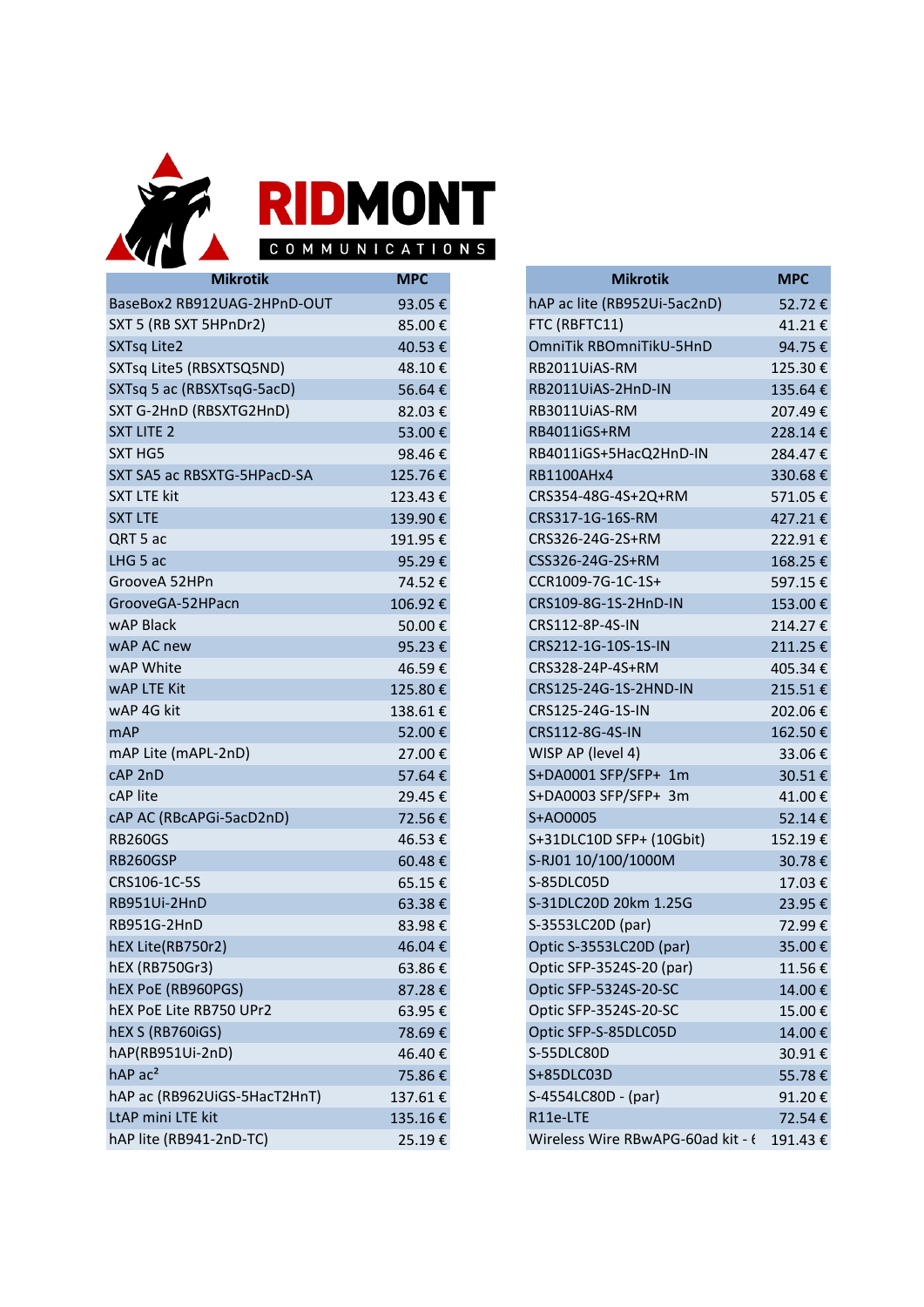

| <b>Mikrotik</b>                       | <b>MPC</b> |
|---------------------------------------|------------|
| LtAP mini 4G kit                      | 143.75     |
| Wireless Wire Dish -RBLHGG-60ad kitr2 | 319.08€    |
| PowerBox Pro                          | 105.20€    |
| 48V,70W Power Supply                  | 24.00€     |
| <b>RBGESP</b>                         | 13.60€     |
| DynaDish 5 HacD                       | 149.67€    |
| Audience                              | 177.28€    |
| Chateau LTE12                         | 240.38€    |
| PWR-Line Ap                           | 45.10€     |
| PoE Gigabit Injector                  | 7.20€      |
| <b>PWR-Line Pro</b>                   | 62.06€     |
|                                       |            |

| <b>Ubiquiti</b>                      | <b>MPC</b> |
|--------------------------------------|------------|
| <b>NanoStation M2</b>                | 97.00€     |
| <b>NanoStation M5</b>                | 93.65€     |
| <b>Ubiquiti NanoStation Loco M2</b>  | 56.00€     |
| <b>Ubiquti Nanostation Loco M5</b>   | 75.20€     |
| Ubiquti UniFi UAP LR                 | 96.02€     |
| Ubiquti AirMax NanoBeam M2-400       | 85.00€     |
| UniFi AP AC LR                       | 116.25€    |
| UniFi AP AC LR-5 pack                | 537.85€    |
| UniFi AP AC LITE                     | 90.24€     |
| UniFi AP AC LITE-5 pack              | 400.83€    |
| UniFi UAP AC In-wall                 | 118.40€    |
| UniFi UAP AC In-wall-5pack           | 486.98€    |
| UniFi AC PRO                         | 188.39€    |
| UniFi UAP AC HD                      | 351.59€    |
| PowerBeam 5AC - 500                  | 173.51€    |
| UniFi NanoHD                         | 209.01€    |
| <b>Ethernet Surge Protector Gen2</b> | 13.67€     |
| PowerBeam AC 5GHz Gen2               | 139.14€    |
| NanoBeam 5AC GEN2                    | 109.74€    |
| LiteBeam 5AC 23 dBi                  | 75.00€     |
| LiteBeam 5 AC Gen2                   | 74.91€     |
| LiteBeam M5 23                       | 55.58€     |
| <b>AC MESH PRO</b>                   | 218.55€    |
| AC MESH M                            | 108.30€    |

| <b>MPC</b> | <b>Ubiquiti</b>             | <b>MPC</b> |
|------------|-----------------------------|------------|
| 143.75     | UniFi Cloud key Gen2        | 227.92€    |
| 319.08€    | Ubiquiti IsoStation M5      | 116.00€    |
| 105.20€    | Edge router x (ER-X)        | 62.10 €    |
| 24.00€     | US-8-150W                   | 217.02€    |
| 13.60€     | <b>US-48</b>                | 501.80€    |
| 149.67€    | US-24-250W                  | 458.80€    |
| 177.28€    | US-16-150W                  | 324.73€    |
| 240.38€    | US-48-500W                  | 862.96€    |
| 45.10€     | Nano Switch                 | 50.00€     |
| 7.20€      | US-8-60W                    | 127.61€    |
| 62.06€     | $US-8$                      | 111.82€    |
|            | UB-AM Universal Arm Bracket | 12.00€     |
| <b>MPC</b> | Edge router x SFP (ER-X)    | 80.60€     |
| 97.00€     | UniFi Security Gateway      | 132.14€    |
| 93.65€     | UniFi Security Gateway PRO  | 303.80€    |
| 56.00€     | UniFi UMA-D                 | 109.00€    |
| 75.20€     | UF-SM-1G-S (par)            | 27.13€     |

| 116.25€  | <b>Teltonika</b>   | <b>MPC</b> |
|----------|--------------------|------------|
| 537.85€  | <b>RUT240</b>      | 143.07€    |
| 90.24€   | <b>RUT950</b>      | 250.12€    |
| 400.83 € | <b>RUT955</b>      | 279.78€    |
| 118.40€  | <b>DINRAIL</b>     | 5.00€      |
| 486.98€  | Power supply 4 pin | 12.17€     |
| 188.39€  | RUTX09             | 347.84€    |
| 351.59€  | Teltonika TSW200   | 233.68€    |
| 173.51€  | Teltonika RUT360   | 245.95€    |
| 209.01€  | Napomena:          |            |

• Cijene su bez PDV-a (21%)

• Za partnere, projekte i količine odobravamo popust

• Molimo kontaktirajte nas za modele koji nijesu izlistani jer je cjenovnik informativnog karaktera